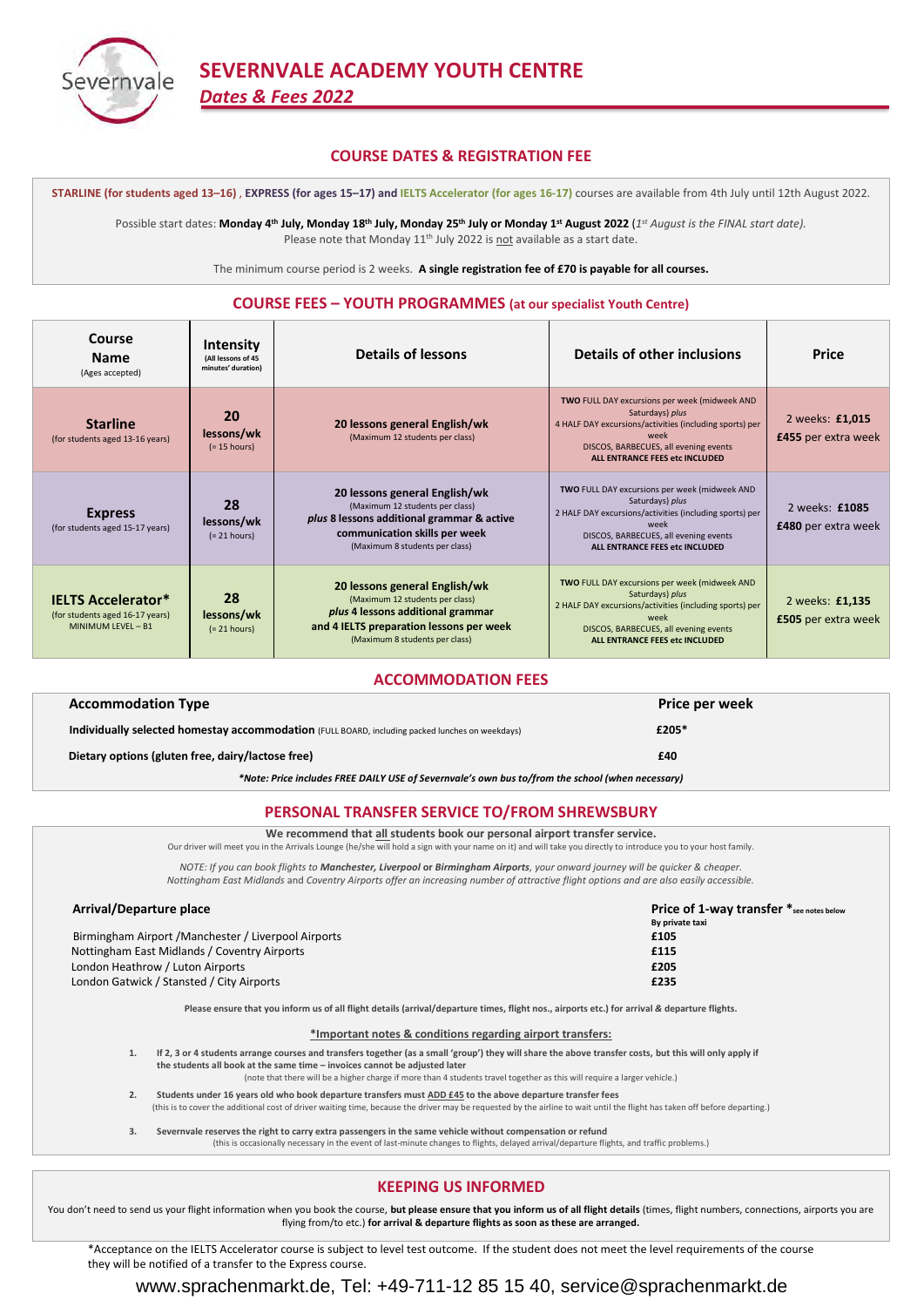#### **1. DEPOSITS**

**20% of the registration fee and course fees should be paid as a deposit** immediately after you receive confirmation of acceptance. This deposit is non-refundable.

#### **2. PAYMENT DATES**

All remaining course, accommodation, transfer and other fees should arrive at Severnvale **at least 28 days before your course start date** (or immediately upon receiving confirmation of acceptance if you book less than 28 days in advance of your start date.) Severnvale cannot provide accommodation and lessons for students who have not paid.

#### **3. CANCELLATION CONDITIONS**

3.1 Registration fees and course fees (excluding the 20% deposit) and all accommodation and transfer fees are FULLY RETURNABLE if cancellation is received by Severnvale at least 14 days before the course start date. Severnvale reserves the right to deduct any bank charges from a refund in the event of any cancellation.

3.2 If cancellation is received less than 14 days, but more than 7 days before the course start date (for a reason other than those which could reasonably be insured against – see sections 3.4 below) 50% of the course fees will be refunded plus all host family and airport transfer fees.

3.3 If cancellation occurs less than 7 days before the course start date, or if a student cancels part of a course after course commencement (for a reason other than those which could reasonably be insured against – see sections 3.4 below):

3.3.1 50% of course fees will be refunded for all complete weeks of the cancelled period (subject to exclusions in section 3d below) *except* the first week of the cancelled period which will be charged in full,

3.3.2 all remaining accommodation fees will be refunded in full less 2 weeks' accommodation fee which will be retained,

3.3.3 a cancellation fee may be charged for airport transfers cancelled less than 48 hours before arrival.

3.4 Severnvale Academy strongly recommends that you book travel, health and cancellation insurance for the period of your visit to the UK.

3.5 Special note for students from countries from which a visa is required to study in the UK. In the event that your visa application is refused, we shall ask you to send a scanned copy of the complete refusal notice. When we are satisfied that the refusal notice is genuine, all fees received by Severnvale will be refunded *except* the registration fee plus any courier and/or postal fees incurred in sending to you documents associated with your course.

3.6 Postponement of courses will be assessed in the same way as the Cancellation Conditions. Severnvale reserves the right to exercise its discretion depending on the circumstances surrounding postponement.

#### **4. RETURN OF COURSE FEES IN THE EVENT OF THE STUDENT TAKING A PERIOD OF LEAVE**

Periods of leave of 1 week or longer within a course will not be charged for if we are notified of these before the course begins. For longer periods of leave within a course which are notified after arrival, we will refund 40% of the course fees for the period. Periods of leave of less than 1 week are charged for in full. Host family accommodation for periods of leave within a course will be charged for in full.

#### **5. CANCELLATION OF COURSES BY SEVERNVALE, AND OUR RIGHT TO REFUSE BOOKINGS**

Severnvale has the right to refuse or cancel bookings in exceptional circumstances. *In the event of Severnvale cancelling a booking, all deposits, course fees and other fees received will be returned.*  Severnvale will not accept liability for air or other transport fares lost due to cancellation, or any other costs incurred by clients.

#### **6. PAYMENT METHODS** The following payment methods are acceptable to Severnvale:

6.1 Our preferred method via credit card or online transfer through our partners "Flywire" (this may be the cheapest method, as there are no bank charges applied by Flywire). In this case, you need to register at Severnvale and have an invoice number from us. To proceed go to the following web address [and choose whether you wan](https://severnvale.flywire.com/)t to pay by Credit/Debit card or online transfer and follow the instructions.

6.2 International swift bank transfer to Severnvale's bank account (details provided on invoice). IMPORTANT - PLEASE NOTE that you

are responsible for all bank charges if you decide to pay by this method, and if we do not receive the full amount of the invoice, we will normally need to ask for the remaining payment to be made. Typically it may be cheaper to pay via "Flywire", as mentioned in payment method 6.1 above.

If payment is made by bank transfer, you are responsible for all bank transfer charges. If reduced payment is received for whatever reason, Severnvale will request you to pay the remaining fees when you arrive.

**7. PRIVACY POLICY** We take our students' privacy seriously. Please refer to our privacy policy for guidance if you have any concerns, or would like to discuss your data. To request a c[opy of this policy you can a](mailto:enquiry@severnvale.co.uk)lways contact our Data Protection Officer.

#### **8. OUR RIGHTS TO EXPEL STUDENTS**

- 8.1 Severnvale reserves the right to expel students who:
	- 8.1.1 do not obey the rules of the Academy
	- 8.1.2 break any British laws

8.1.3 abuse the Academy's staff, students, host families, or who wilfully damage property

8.1.4 bring the Academy into disrepute

8.1.5 attend less than an average of 85% of the course or persistent lateness.

8.2 In the event of expulsion being necessary, no course fees will be returned.

#### **9. LIABILITY**

Severnvale Academy Ltd and its owners, directors, employees and associates accept no liability for any losses or expenses due to delay, sickness, quarantine or any other cause.

#### **10. COVID-19**

10.1 School closure: Severnvale reserves the right to close the school due to an outbreak or contraction of the virus Covid-19 or other notifiable illnesses at the premises or within the Academy's community, either if required by Public Health England, UK law or upon decision of the Directors. Return of course and other fees in these circumstances will be dealt with in accordance with the Cancellation Conditions clause 5 where a course has not started prior to closure. If a student has started their course the refund will be calculated on a pro-rata basis for the portion of the course and accommodation that has been cut short.

10.2 If a student cannot travel to attend their course due to a government imposed ban on travel or quarantine requirements on arrival in the UK. students will be permitted to postpone their course start date for up to 18 months at no charge. Alternatively, Severnvale will provide a full refund of course and accommodation fees within 30 days of the course start date.

10.3 Symptoms of Covid-19 leading to non-attendance: Students who display symptoms of Covid-19 must report immediately to the Directors via telephone/virtual method. They will not be allowed entry to the school, their course will be suspended and students will be required to self-isolate according to UK Government Guidelines. Resumption of the course may be possible at the Director's discretion after 14 days from when symptoms were first reported. Refunds will be provided for any such period of self-isolation in line with clause 4. The student will be liable for any additional accommodation fees due to a required extension of the stay due to self-isolation requirements. For accommodation booked through third parties, please ensure you familiarize yourself with their specific cancellation terms prior to booking.

#### **11. COURSE SUBSTITUTION**

11.1 In the event that no group class is formed at the student's appropriate language level (as assessed by the Principal) , Severnvale reserves the right to provide 1 to 1 tuition for 50% of the number of hours of the group classes (excluding "guided study" lessons) for the same price as the group lessons. This will be provided on a goodwill basis and will be kept under constant review at the Directors' discretion.